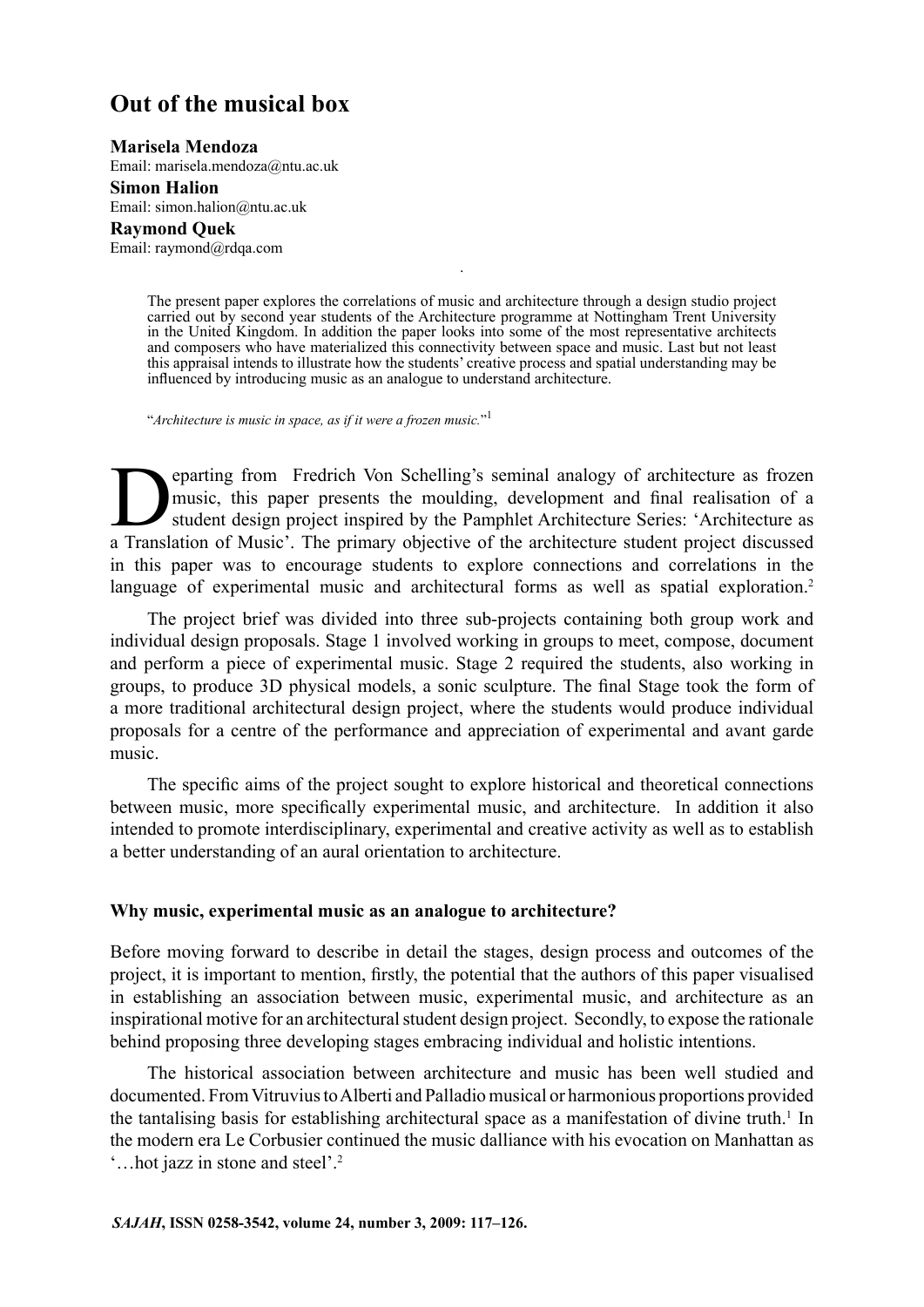Also the later collaboration between Le Corbusier's and Iannis Xenakis innovatively addressed correlations between music and architecture. Their exploration of creating space through music and vice versa was materialized in their design of the 1958 Phillips Pavilion which took inspiration from Edgar Varese's progressive moment in experimental music, the 'Poem Electronique'. More recently, Stephen Holl's architectural design for the Stretto House in Dallas illustrates an actual transfiguration of musical transcription ('parallel to Bella Bartok's Music for Strings, Percussion and Celestra'.<sup>3</sup> Other pieces of architecture such as the Soundbox Swiss Pavillion at the Hanover Expo 2000 reiterates Peter Zumthor's recurring acknowledgement of the correlations between architecture and music.4

Within this appraisal it was thought that by students, performing, listening to and consuming experimental music in some form or another would represent an embedded, shared and articulated cultural inspiring experience. As such, it was hoped that all students would be able to capitalise on some degree of musical 'fluency' to quickly recognise a common language across the musical composition, performance, sculpture and architectural design.

The 'Out of the Box' project intends to encourage creativity by thinking differently and it was therefore thought that a music-based theme would encourage this whilst maintaining a certain amount of familiarity. During the conception of the project, it was important to consider that not all architecture students would have the same knowledge or preference in music. Therefore it was thought that the world of experimental music would offer a challenge which, whilst providing a rich conceptual seam, would also take students out of their musical comfort zone to ultimately encourage a more considered and analytical approach in their composition and design process.

It was also thought that by using experimental music as an analogue, constraints of typological and historical associations of, broadly defined, 'classical music' could be avoided whilst allowing the conversation to remain within a relatively 'known' field of music. To establish this conversation, a significant research, analysis and interpretation on experimental music was needed. Therefore, an experimental music workshop stage was introduced in the brief.

In actuality, this experimental music workshop would entail students to engage with music, which is – by and large – stripped of any immediate cultural meaning or signifiers. Typically, this might mean little or no lyrics that could suggest a context or narrative to design and no 'pop' tunes which could also have memory and cultural or historical associations. In so far as possible, this exercise required the students to listen and analyse 'raw' sounds, which would encourage them to make intuitive, creative and strategic correlations between their analysis of the music and the composition of physical form and space.

This view held true in the final reviews, where many students who might have previously struggled to express creative and conceptual themes within their work were able to articulate a relatively sophisticated design language derived from researching a particular genre or composer's work.

'When I first started doing this project I didn't have any idea how to link music and architecture, but after developing a sculpture it did helped me to realise one can create a link between architecture and music. Developing the sculpture was one of the most important parts of early stage of design process of the pavilion', 'without doing the music piece and sculpture I would have straggled to create a link between music and architecture'.<sup>5</sup>

#### **Materializing music and composing spaces.**

<sup>&#</sup>x27;'*…an experimental action is one the outcome of which is not foreseen*.'' 6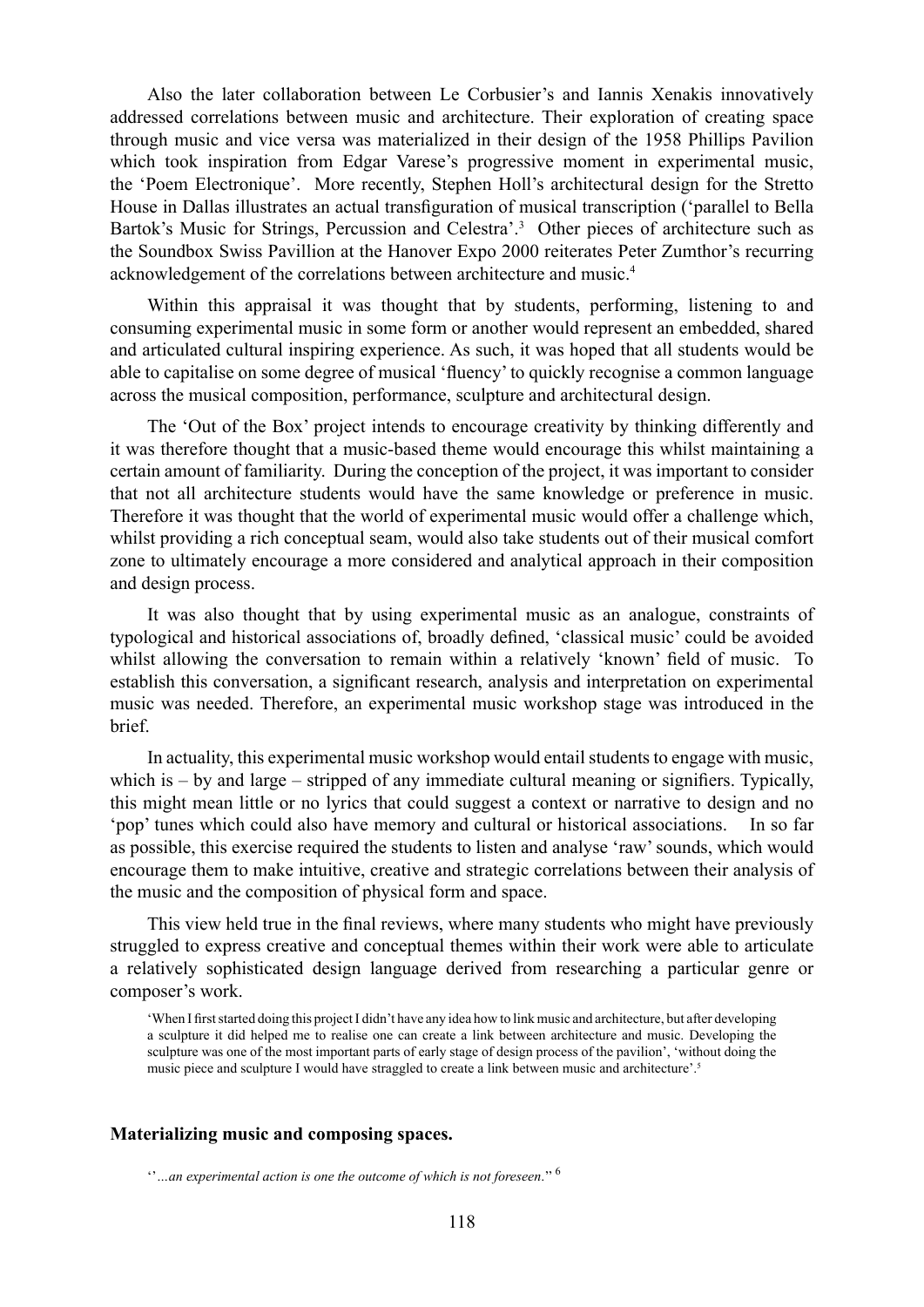As previously mentioned, the appraisal's structure comprised three different stages:

- Stage 1: Introduction, composition and performance of experimental music.
- Stage 2: 3D conceptual representation (sonic sculpture)
- Stage 3: Spatial composition (architectural representation)

It was thought that these three stages would guide students gradually from an abstract and conceptual understanding of harmony, time and space in music to a 3D sculptural representation and ultimately to a materialization of architectural space. Although each stage had its individual character they also overlapped foreseeing a common harmonious and aesthetic aim.

## **Stage 1: composition & performance articulation of stage 1**

This stage formed the student's introduction to experimental music, its production and performance. As part of the brief, the students were required to work in groups to compose, score and perform their own experimental music piece. Initially, students were provided with graphic materials such as videos and recordings of a range of genres and leading exponents such as:

Arnold Schoenberg - Expressionism. Brian Eno – Ambient. Philip Glass – Minimalism. John Cage - Experimental Modern. Alice Coltrane - Avant Jazz.

Once students got more familiarized with experimental music they were to compose, score and perform, in groups, a piece which was to last 4 minutes and 33 seconds. The main rationale behind setting this particular time was taken from John Cage's notorious piece: '4'33'' of silence'. Through Cage's piece, students were introduced to the importance of silence to music such as voids are important to architecture. Goffi's analysis on the correlations between music and architecture through the study of the mutual influence between the architect Carlo Scarpa and the composer Luigi Nono describes how Scarpa's voids in architecture are analogous to the role of silence in music.<sup>7</sup>

Also, and from a mere practical approach, this 4 minutes and 33 seconds provided a standard time across all groups, thus helping students to manage their composition and performance within a specific frame time.

Parallel to the introduction to literature and music references, seminars and studio discussions provided a strong theoretical background on experimental music as well as the kinetics of reflective and critical thinking. Students were encouraged to consider a combination of traditional instruments, random objects, voices, bodies as well as the aspects of the space(s) in which the piece of experimental music was to be performed. The 1958 Philips Pavillion architectural form which was conceived in close relationship with the 'performance space' envisaged by Xenakis and Le Corbusier vis-á-vis Nono's compositions with a particular conception of space sought to inspire students creations.

'Nono's understanding of 'performance space' is nontraditional: he composes music with a specific space in mind, interspersing multiple musical sources in both stage and audience'.8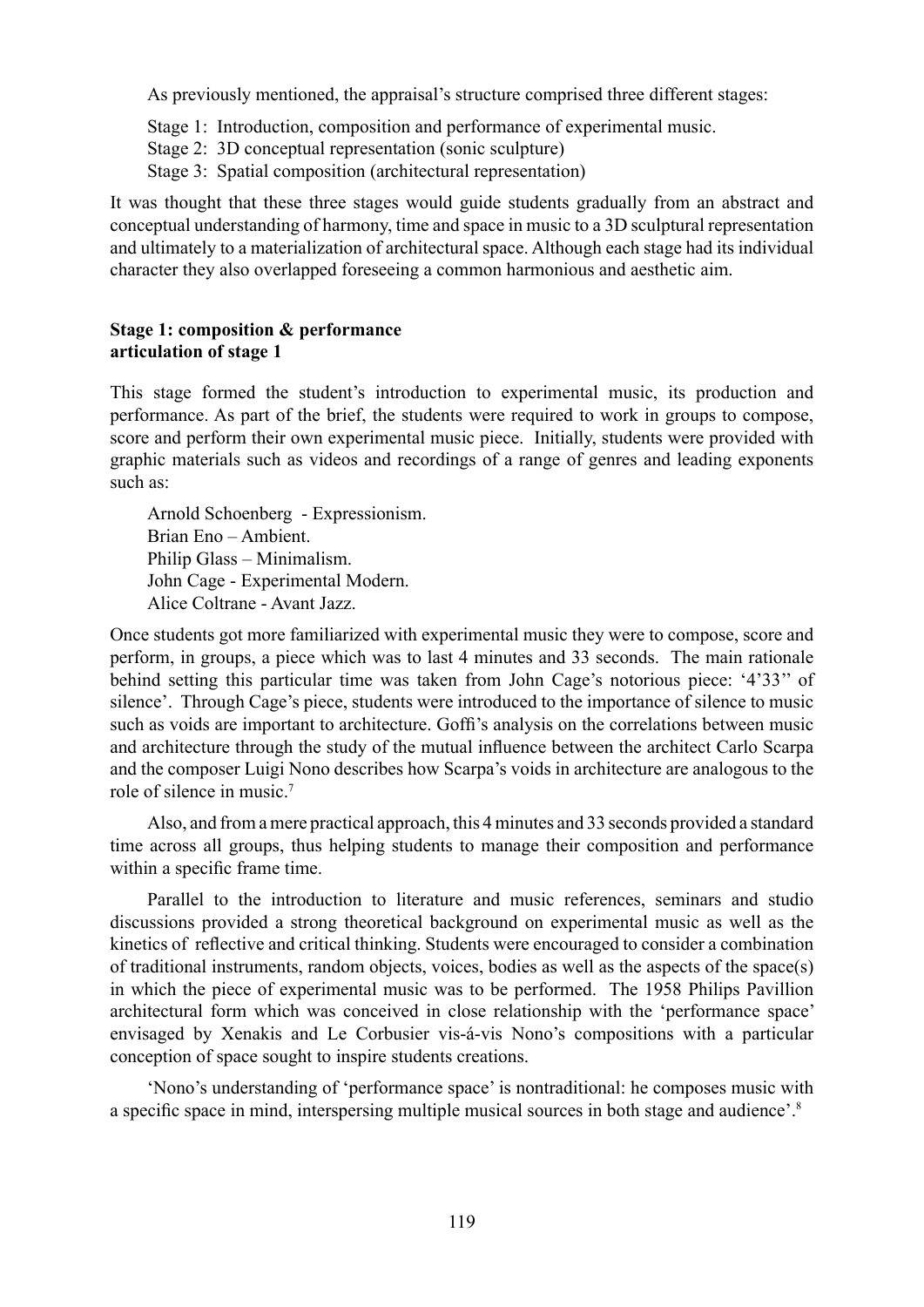## **Summary of the musical performances**

This firststageintendedtohighlighttheconnectionbetweentheconceptualisation,documentation and instruction inherent in the production of experimental music and its relationship with the process of understanding and creating architectural spaces. In addition this stage also introduced the idea of 'reproducibility'. The fact that the students piece of experimental music had to be scored (i.e. written out) and performed more than once with at least one group member conducting it would differentiate a musical composition connected to space and time from a random piece of chaos (unless, of course, randomness and chaos formed a component of the conceptual idea).

Although it was not originally foreseen, the student groups ended up performing their pieces on three occasions proving that an effective scoring method (figure 1)., whichever it was, had been applied in order to make the piece reproducible. This was also particularly useful as students were able to refine and improve aspects of the piece which had not been fully considered for the initial recital. These included the visual impact of the piece, the need for the conductor to control the performance to properly express the composer's intention and – of course – the actual aural experience. Students were also encouraged to reflect on the team dynamics' analogy between musical and architectural production.



**Figure 1 Student group composition scores.**

The discussions and workshops arranged by invited experts on experimental music such as Trevor Lines from the Birmingham Conservatoire of Music provided a wider framework and stronger basis for the students to identify and analyse architecture and music as analogues. Trevor's input as a composer and lecturer on experimental music provided a more in-depth overview, explaining the theory, application as well as particular experimental techniques such as 'free improvisation', 'musique concrete' and 'atonality' amongst many others.

In addition, the students were also exposed to the graphic nature of experimental music scores enabling them to reflect and compare the traditional and not so traditional methods to communicate and reproduce music. In this workshop students came across with the use of unorthodox and innovative techniques used in experimental music where traditional musical notation would be limited or even impossible. The latter was extremely useful as analogue of how space is traditionally communicated with plans, sections, elevations, perspectives and their advantages and limitations as 2D communication tools.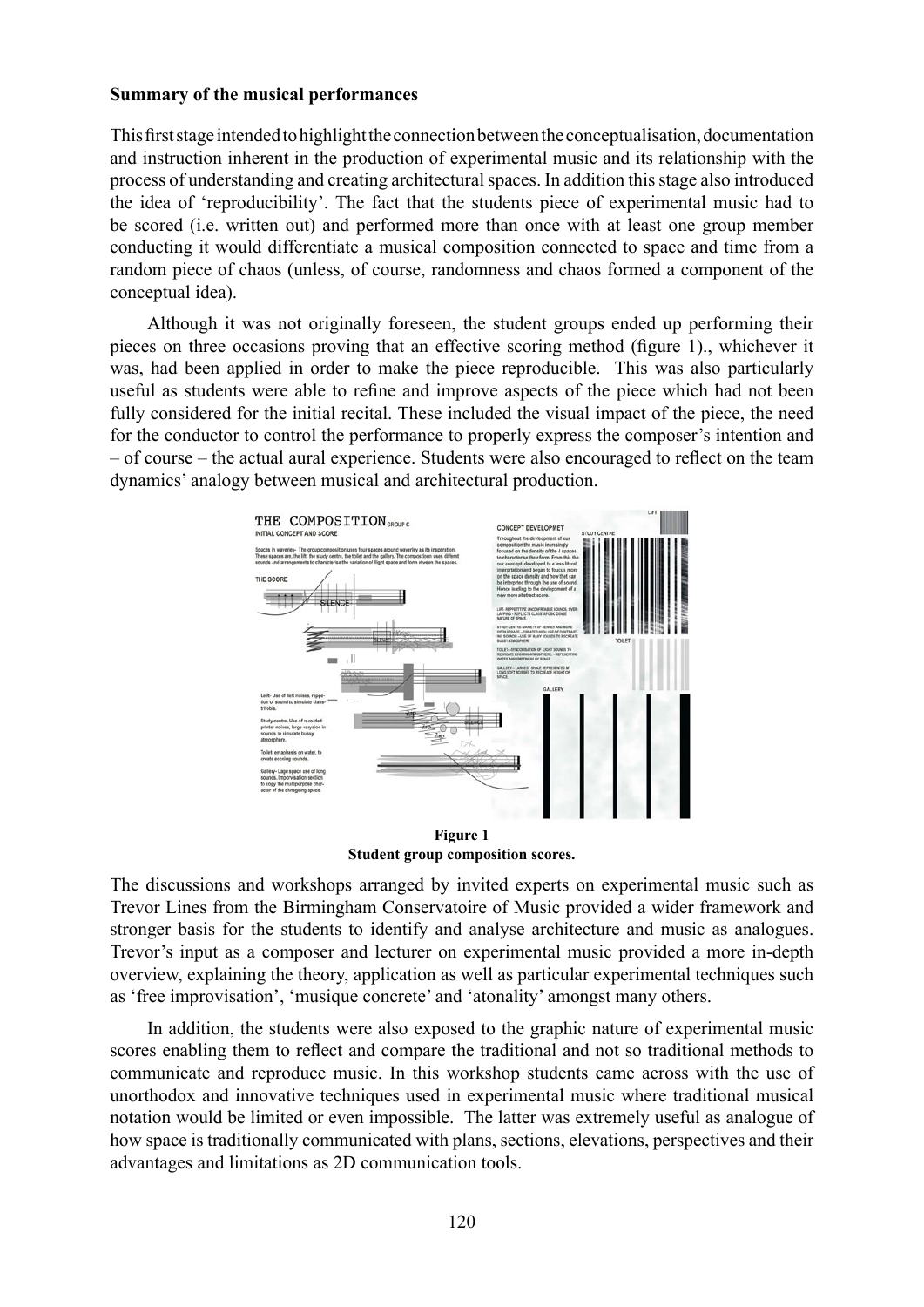By and large this was considered a successful exercise by the students who creatively responded to the challenge of being out of their comfort zone. Although some of the conceptual ideas were somewhat limited – 'a walk round the park', 'a day in the life of a building' the music pieces themselves took a more thorough approach during the performance.

The latter allowed in some cases to step back, rethink, rework and conceptualise ideas with a more thorough critical approach. In this regard contextual connections between music and the environment played a very important role, as they do in architecture, for the audience's experience. On this note, one of the groups performed their piece to a blindfolded audience in a park where background sounds from wind, water, tree leafs, park visitors, runners, birds and tram amongst many others became part of the actual performance. On the other end, another group developed a more dramatic visual performance which, possibly to overcome initial embarrassment, required performers to wear a masked uniform (figure 2). Whilst allowing students to perform anonymously this had a very strong visual impact on the audience and greatly enhanced the repetitive and droning elements of their piece.



**Figure 2 Student group music performance.**

# **Stage 2: sonic sculpture articulation of stage 2**

The purpose of this stage was to encourage the students to articulate the aural sounds and compositions in physical terms. Taking traditional wind chimes as a primer, they were presented with various examples and asked to research further and consider kinetic, static, interactive, site specific or combined approaches. Some of the case studies presented to the students included: Singing Tree<sup>3</sup>, Playing the Building<sup>4</sup>, Sound Space Sculpture<sup>5</sup> and Weather Harp.<sup>6</sup>

The primarily function of moulding a sculpture was to demonstrate the materialization of music /sound in a 3D representation. This was to maintain an interpretive connection with the previous exercise and move towards ideas of constructed space without being diverted by the functional demands of an architectural brief. A similar sequence was also established in the translation from music physical form to tectonic space. However, whereas the aesthetic aspects of the musical performances developed organically and opportunistically, in this instance, the students were asked specifically to consider other sensory and aesthetic qualities such as the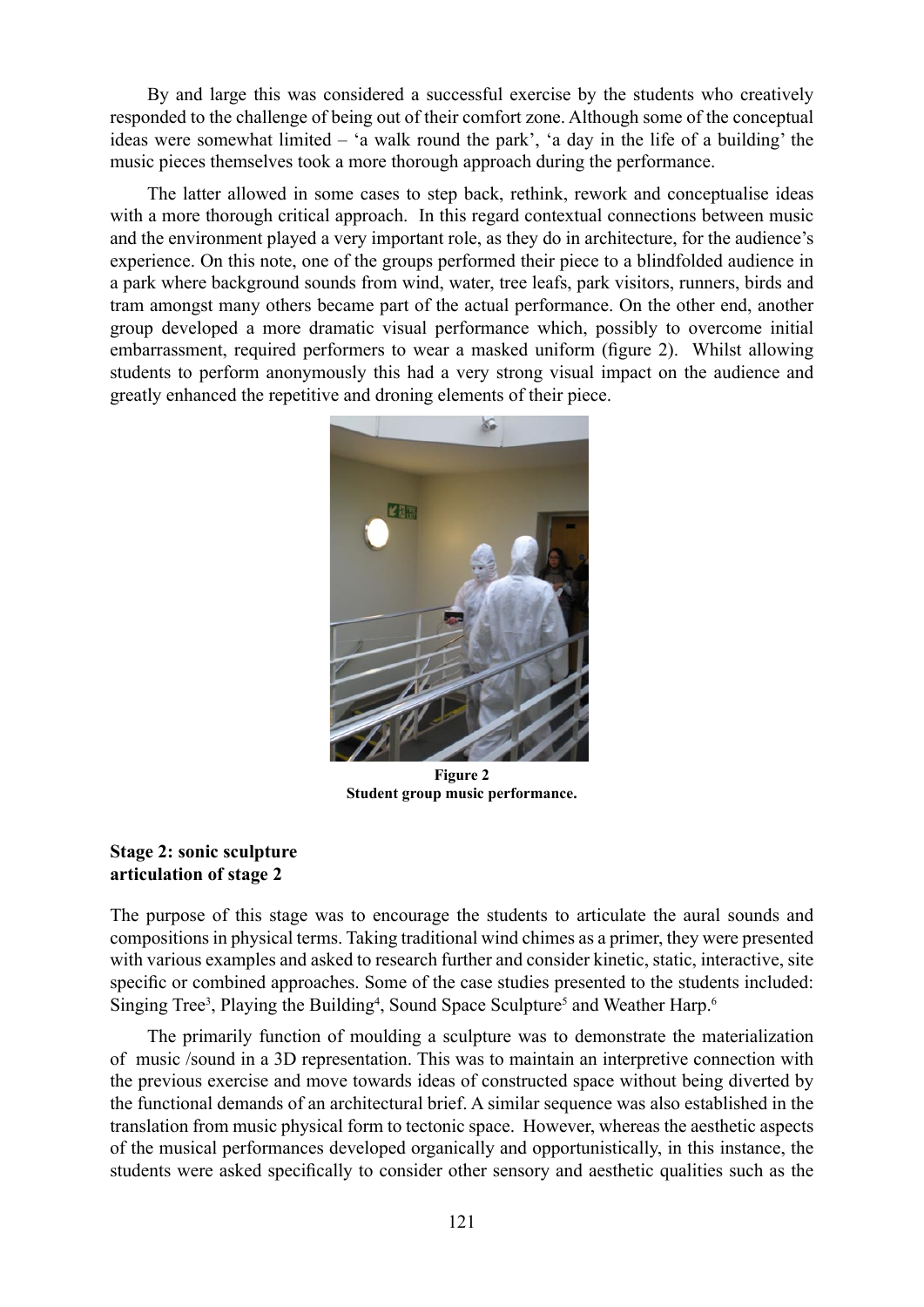visual and tactile nature and interpretation of sounds in their sculptural installation. With the advantage of having available joinery and metal workshop students were free to select materials as they felt appropriate.

## **Summary of the musical performances**

The challenge to translate abstract elements into physical ones seemed somehow repressed by the limited approach to exploit the sonic possibilities of the used materials. To a certain extent this demonstrated the degree of difficulty of this transition stage. Whereas the plastic nature of the musical pieces together with multiple performances gave rise to experimentation, refinement and an accumulation of ideas, the need to commit to a physical 'product' led the groups to focus on pre-determining the form of the object rather than engaging meaningful experimentation in the spirit of Cage's definition<sup>9</sup>



**Figure 3 Sonic sculpture.**

Only two groups developed their ideas within the context of specific locations and with little discernable sonic impact. Whilst a high level of competence was displayed in the crafting of the pieces and a good degree of thought was given to formal symbolism, this broadly 'meansto-amend' approach offered little sonic innovation leaving the sculpture with a rather static and mute quality, which was almost certainly unintentional. A more thorough approach to the sonic possibilities could have allowed a stronger integration to music performance.

Despite the challenges throughout the exercise, stage two proved to be a successful bridge towards an engagement with architectural possibilities.

# **Stage 3: architectural design project**

*"I have practiced architecture and conceived spectacles, but what really counts for me is music. It passes through the ears and not through the eyes. That's why the concert is a manifestation that is in fact very hostile to music: you are surrounded by many people, some cough, sometimes they even smell bad! They prevent the sound from coming: at the concert, one should close ones eyes and listen."10*

Stage 3 formed the primary component of the overall project. Also as the culmination of a process, it was hoped that through a structured process of experimentation, analysis and research in music, the students would have developed a sophisticated composition language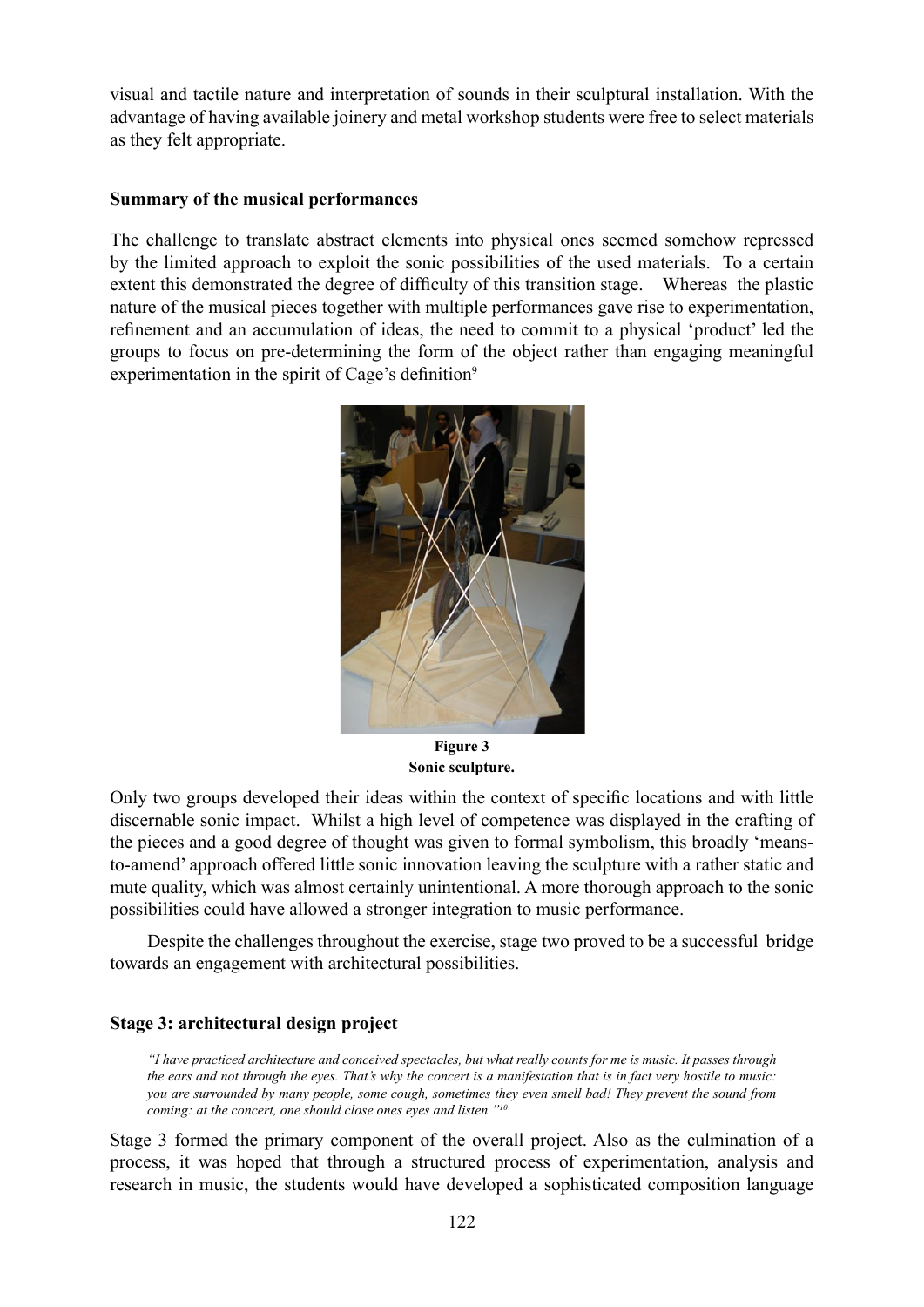to describe their architectural visions. The brief identified a fictitious client, an experimental musicians' collective [as exemplified by Trevor Lines] who were looking to develop a centre which would enable group and individual performances, experimentation, traditional recording and public integration. The imaginary client group called N.O.T.E. – Nottingham Orchestra for Transformative Environments was then introduced to the brief.

The centre or pavilion was described as homage to experimental music and also of architectural experimentation. A series of spaces were included in the brief for initial guidance.

It was accepted, in the experimental spirit of the exercise that the proposal might be in the form of one or a series of spaces, temporary or permanent, open to the elements or completely enclosed. Furthermore it would be acceptable – leading on from the sonic sculpture stage - for a strong conceptual response to develop an experimental environment, spatial and musical, which might forgo the functional aspects of providing toilets, café-space and so-on. Students were challenged to consider radical re-use of mundane spaces such as toilets' for their potential as improvised or opportunistic performance spaces. This might provide consequential opportunities to re- think how musical performances may be held and appreciated by diverse audiences and the common relationship between performer and audience in traditional performance venues.

Studio group and individual discussions gave support to the theoretical background and a broad range of precedent studies were offered, from Renzo Piano's IRCAM Centre, Paris to the Band Stand at the De La Warr Pavilion in Bexhill, UK by Niall McLaughlin. In addition, interactive group dialogues as well as discussions with Trevor Lines established a framework for developing unorthodox spatial solutions for opportunistic musical experimentation, sonic encounters as well as to simply appreciate spatial acoustics in their own right. The various studio discussions with Trevor also transmitted to the students his own experience, as a musician, on how one might respond to the acoustic qualities of various spaces in terms of performance: 'Reverberation in a space can be considered as an element of composition as well as the incorporation of background noises ultimately using the space as an instrument of composition'. 11

The decision to keep the brief relatively flexible intended to allow students to concentrate on thinking creatively about architectural form and space in relation to acoustic opportunities and musical experimentation, which formed the primary focus of stage 3. By prioritising design development and physical modelling as the main spatial communication method, the exercise sought to emphasize three dimensional thinking and spatial expression derived from an intuitive interpretation of musical analysis. In a similar way, the brief placed an emphasis on the selection and application of materials for their acoustic possibilities giving the students opportunity to play, sculpt and experiment with architectural form in dialogue with the chosen inspirational music.

In an extreme case this could lead to an architectural language stripped of any context other than its own relationship with music, and potentially devoid of and material consideration of architectural practice. However in the context of the 'Out of the Box' project this would be considered valid and even desirable creative experimentation

## **Summary of the architectural design projects**

Through tutorials and studio presentations, it was made clear to the students that they were to take responsibility for the degree in which their analysis and research informed the architectural proposals. As such schemes ranged from abstract sculptural forms and spaces to more traditional pavilion solutions. The former tended to strongly evoke their musical inspiration whilst the latter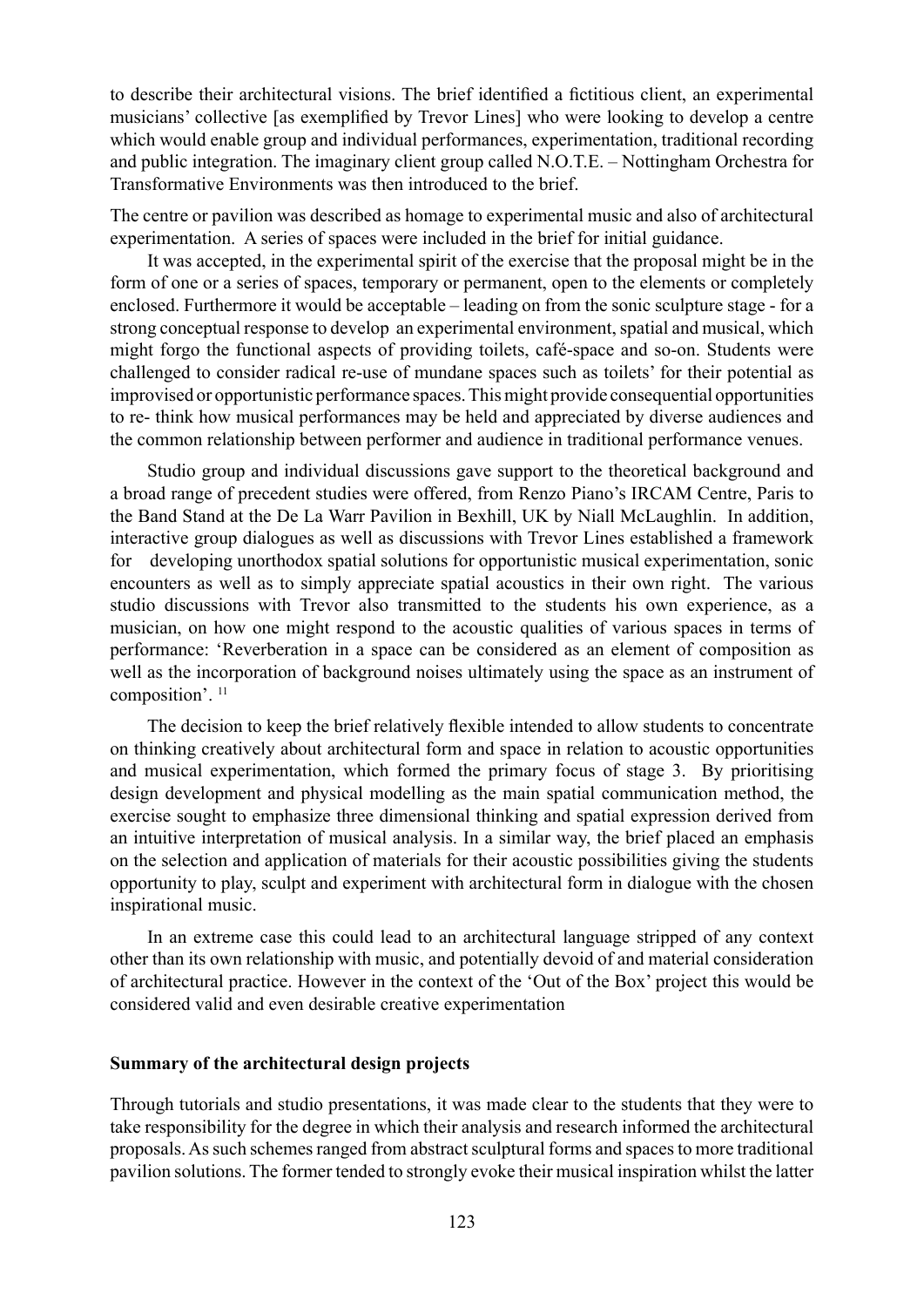made greater reference to building programme and user experience. Some students worked on explosive form developed as an extension of their sonic sculpture and represented a singular frozen moment of sound. Despite the free rein, certain types of approach were identifiable depending on whether students considered a piece of music, a genre or a particular artist or composer. Analogous descriptions such as 'sharp', 'tense' and 'collision' would provide a basis for establishing architectural form and planning. In some instances this lead to somewhat vague platitudes where words like 'warm', 'relaxing', 'enveloping' offered few clues to developing a convincing design language.

Some students, however, – although gently discouraged – were intent on selecting from their own music collections. In some cases this, lead to an unnecessary emphasis on explaining the validity of choosing a particular piece of music. In addition and in some cases the inability to separate musical appreciation and an analytical approach provided the basis for making architectural judgements.

A more direct architectural application was to identify musical genre such as expressionism or minimalism and use this as a basis to research actual architectural expressions. At a basic level, for example, a student might have made a credible connection between the minimalist compositions of Philip Glass (as illustrated in figure 3) and a conceptual idea or design proposal that referenced particular architects such as Mies Van de Rohe, Luis Barragan, Louis Kahn, etc., as precedents.

"The inspiration for my design derived from the work of Philip Glass and in particular the composition 'Metamorphosis', which transports the mind away from the world into a state of Serenity" <sup>12</sup>



**Figure 4 Music pavilion design by Aaron Marriot.**



**Figure 5 Music pavilion design by Thomas Wallis.**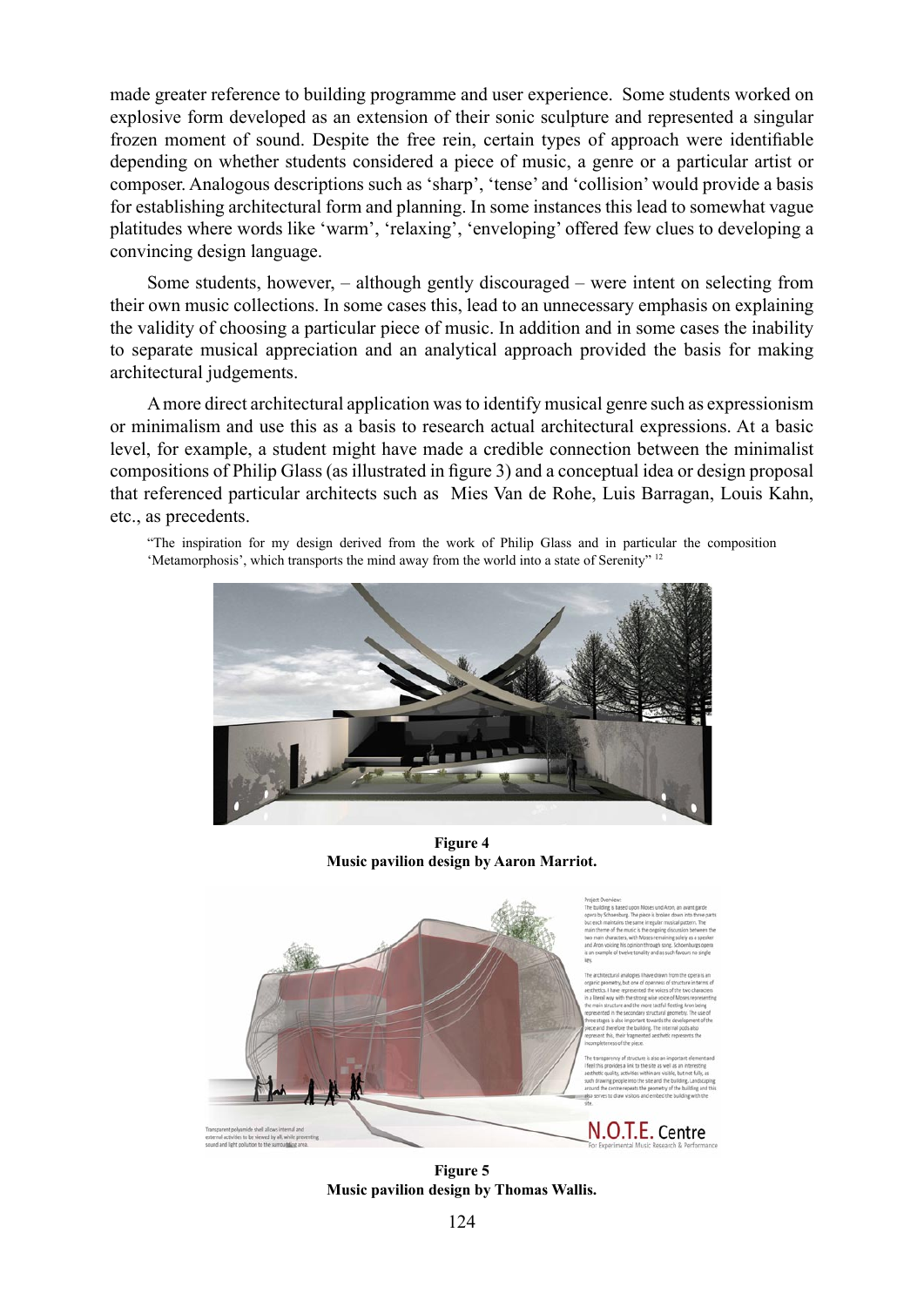Tom Wallis' response to Schoenberg's opera Moses & Aaron, illustrated in figure 5 took the ideas of atonality and the incomplete nature of the work to develop themes of incompleteness, endless and distorted space as understood by Ben Van Berkel and his UN Studio work.

An interesting and thorough study was that developed by Clarissa Wenborn, who interpreted the monumental stillness of Louis Kahn as a key generator of light form and space and the relationship with Alice Coltrane's cosmically spiritual avant-jazz (figure 6).



**Figure 6 Music pavilion design by Clarissa Wenborn.** 

# **Conclusions/further steps**

*"Hearing structures and articulate the experience and understanding of space… Every building or space has its characteristic sound of intimacy or monumentality, invitation or rejection, hospitality or hostility… but the acoustic percept usually remains as an unconscious background experience."13*

As previously expressed at the beginning of this paper, far from drawing strict conclusions from this design studio exercise outcomes the authors of this appraisal intended to explore the potential of creating music correlations between music and architecture as a means of creativity and spatial understanding.

Being this 'Out of the musical box' the first of a series of design studio projects to search for the correlations between music and architecture, various afterthoughts have been drawn by the authors reflective analysis of the project's process and outcome. In addition, an extremely valuable student feedback questionnaire provided ideas for improvement and further experimentation.

From this first exercise it was concluded by the authors that a further inclusion to embrace the other senses could be also of high value. It seemed that placing emphasis on the nonvisual was the core and strength of the exercise. Similarly it might be productive to explore a more general definition of 'sound' rather than specifically 'music' (although concentrating on a specialist area gave a focus to the project that allowed for a broad range of activity and experimentation).

Recent architectural phenomenological discourse initiated by Steen Eiler Rasmussen and developed by Juani Pallasmaa has criticised contemporary architecture for privileging sight to the detriment of other senses and, in doing so, disconnecting our built environment from the world of a truly sensual / sensory– experience. Also, and in a more tangible realm the work of various architects have demonstrated the correlation between architectural and musical experimentation. Zaha Hadid's installation at Manchester Art Gallery for the performance of